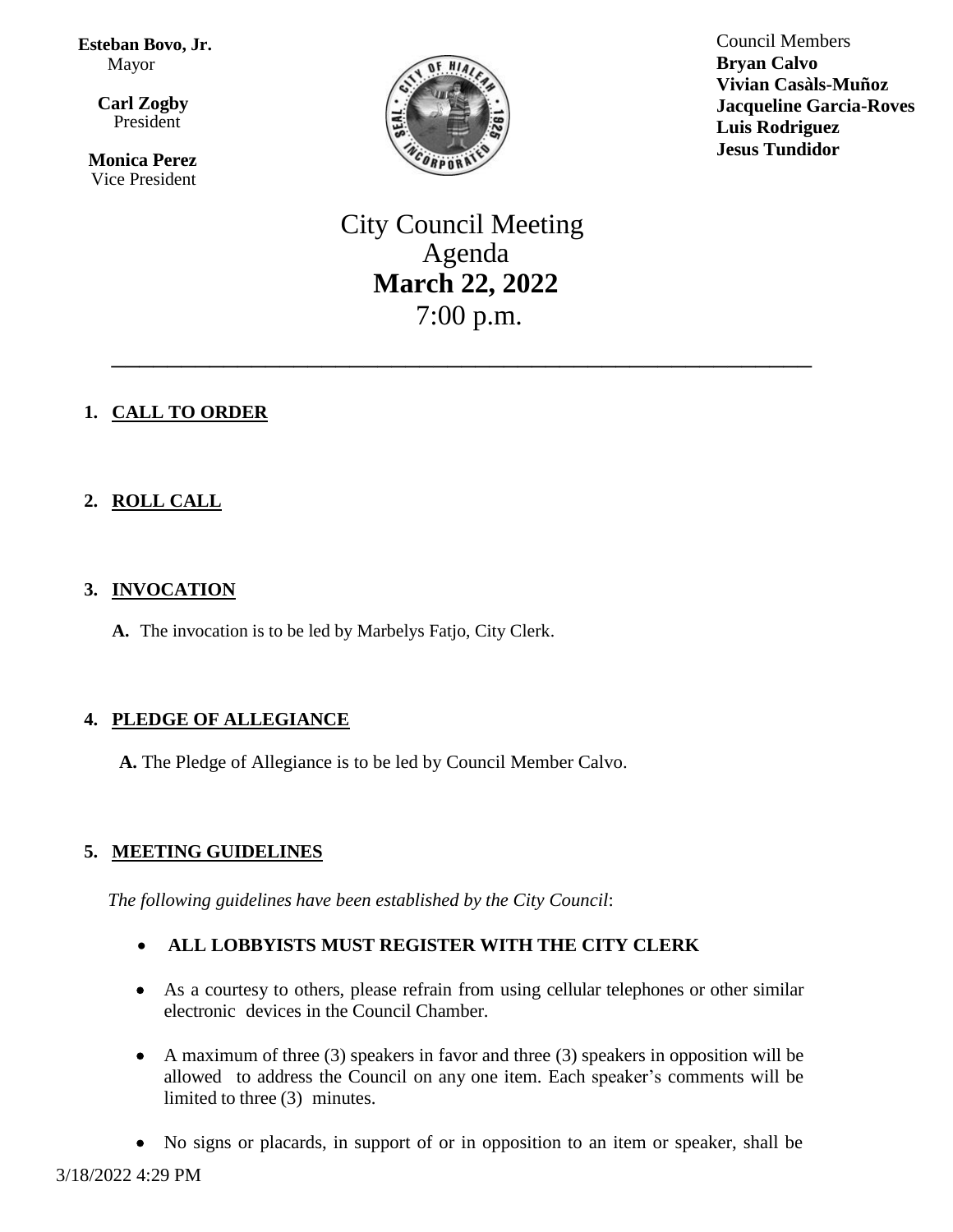permitted within the Council Chamber.

- Any person, whether participating via the web platform, telephonic conferencing or physical presence at City Hall, interested in making comments or posing questions on matters of public concern or on any item on the agenda, may do so during the meeting.
- Members of the public may address the City Council on any item pertaining to City business during the Comments and Questions portion of the meeting. A member of the public islimited to one appearance before the CityCouncil and the speaker's comments will be limited to three (3) minutes.
- The public can view public meetings on the City's YouTube page [\(www.youtube.com/cityofhialeahgov](http://www.youtube.com/cityofhialeahgov) ).
- Members of the public may hear the meeting live through telephonic conferencing using any telephone or cellular phone service. A smart device or computer are not necessary to participate in the meeting if you join by phone.
- All persons participating via the web platform will be muted during the meeting until called upon to be heard. Participation through Zoom requires a computer or smart mobile device with a microphone and web camera. The participant may elect to participate in the meeting using audio only or appear through both audio and video. The video function of all participants appearing through video will be turned off until called upon to be heard.

# **6. PRESENTATIONS**

- **A. Mayor Bovo** recognizes **women** during Women's History Month. (MAYOR BOVO)
- **B. Mayor Bovo** recognizes **Pastors Frank and Zaida Lopez,** as well as **Iglesia Jesus Worship Center**, for their contributions to the community. (MAYOR BOVO)

### **7. COMMENTS AND QUESTIONS**

### **8. ANNOUNCEMENT OF AMENDMENTS/CORRECTIONS TO THE AGENDA**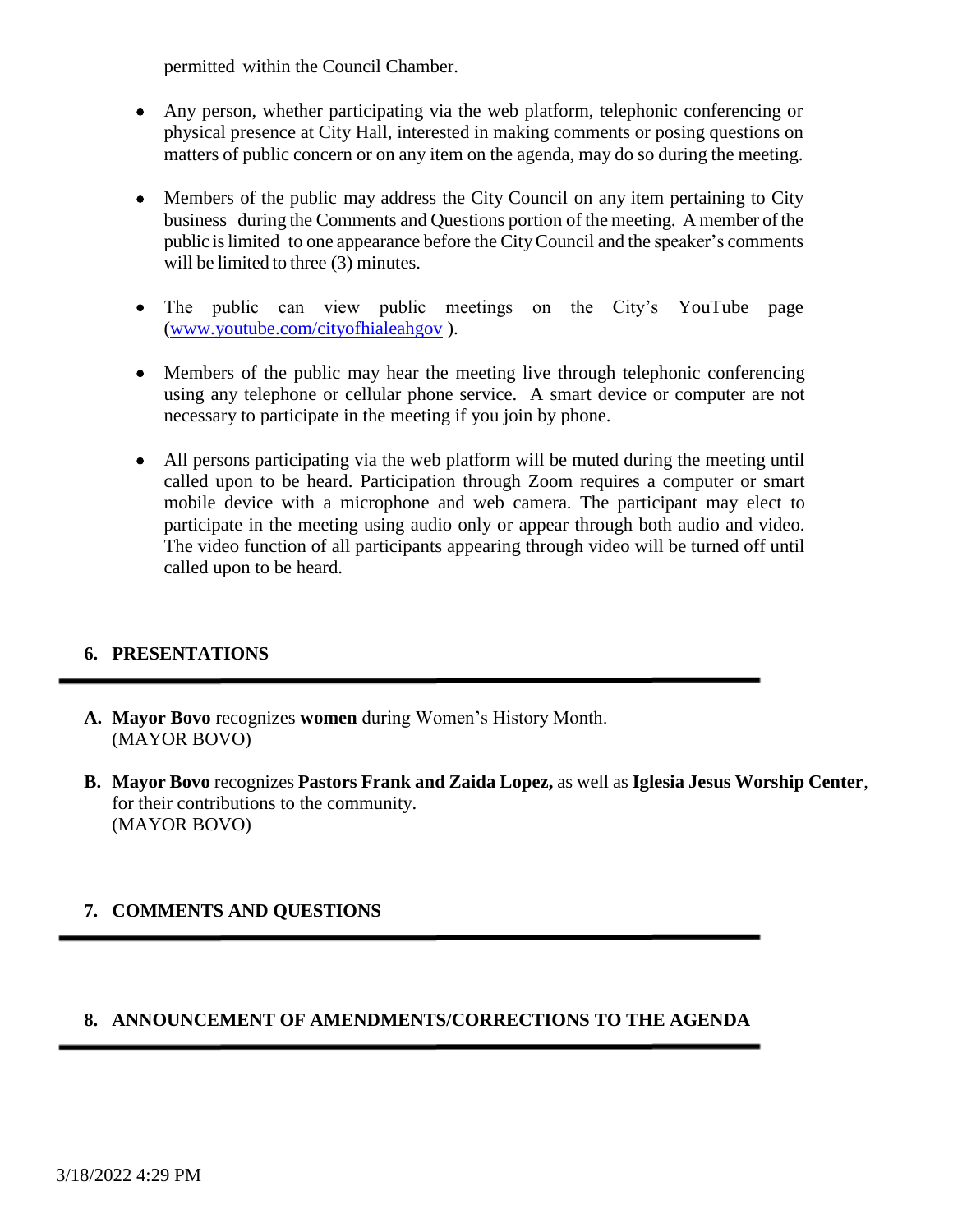### **9. CONSENT AGENDA**

*All items listed under Consent Agenda with letter designations are considered routine and will be enacted* by one motion. There will be no separate discussion of these items unless a Council Member, the Mayor or a resident so requests, in which case the item will be removed from the consent agenda and considered *along with the regular order of business.*

**A.** Request permission to approve the minutes of the City Council Meeting held on March 8, 2022.

### (OFFICE OF THE CITY CLERK)

**B.** Request permission to increase two purchase orders, issued to Alexander L. Palenzuela, P.A., (1) Purchase Order 2022-1063 by an additional amount of \$15,000.00, for a new total amount not to exceed \$30,000.00, and (2) Purchase Order 2022-1064, by an additional amount of \$10,000.00, for a new total amount not to exceed \$25,000.00, for legal services to the Water and Sewers and Solid Waste sections of the Department of Public Works, for a new total cumulative expense amount not to exceed \$55,000.00. The funding for this expenditure is to be charged as follows: \$15,000.00 is to be charged to the Water & Sewer Division Fund - Professional Services Account No. 450.9500.536310 and \$10,000.00 is to be charged to the Solid Waste Division Fund - Contractual Services Account No. 401.3240.534340.

### (DEPARTMENT OF PUBLIC WORKS)

*On March 8, 2022, the City Council postponed the item until March 22, 2022.* 

**C.** Request permission to issue a purchase order to Arthur J. Gallagher Risk Management Services, Inc., for the purchase of cyber insurance coverage for the City commencing on March 10, 2022 and ending on March 9, 2023, in a total cumulative amount not to exceed \$300,000.00. The funding for this expenditure is to be charged to the General Government Account No. 001.8500.519458.

### (RISK MANAGEMENT DEPARTMENT)

**C 1. RESOLUTION**: Proposed resolution approving a supplemental appropriation pursuant to Hialeah, Fla. Charter Section 3.08(e)(1) in the amount of \$231,740.00 from the unassigned General Fund Balance to the General Government Account No. 001.8500.519458 Cyber Insurance to cover an increase in policy cost for a total of \$300,000.00; and providing for an effective date.

### (RISK MANAGEMENT DEPARTMENT)

**D. RESOLUTION**: Proposed resolution adopting the City of Hialeah Transit System Title VI Program Plan reaffirming the City's policy of non-discrimination in its public transportation system, and establishing a complaint procedure and a public participation plan to ensure all riders equal distribution to, participation in and enjoyment of the benefit of the City of Hialeah's Public Transportation Services, a copy of which is attached as Exhibit "A".

### (TRANSIT)

**E. RESOLUTION**: Proposed resolution repealing and rescinding Resolution No. 2021-112 (August 24, 2021) that authorized a "Piggyback Contract" FPL Services, LLC., pursuant to Hialeah Code of Ordinances § 2-818 that approved, pursuant to Section § 489.145 Florida Statutes, a guaranteed Energy Performance Savings Master Agreement not to exceed \$15,000,000.00, and allowed the payment of an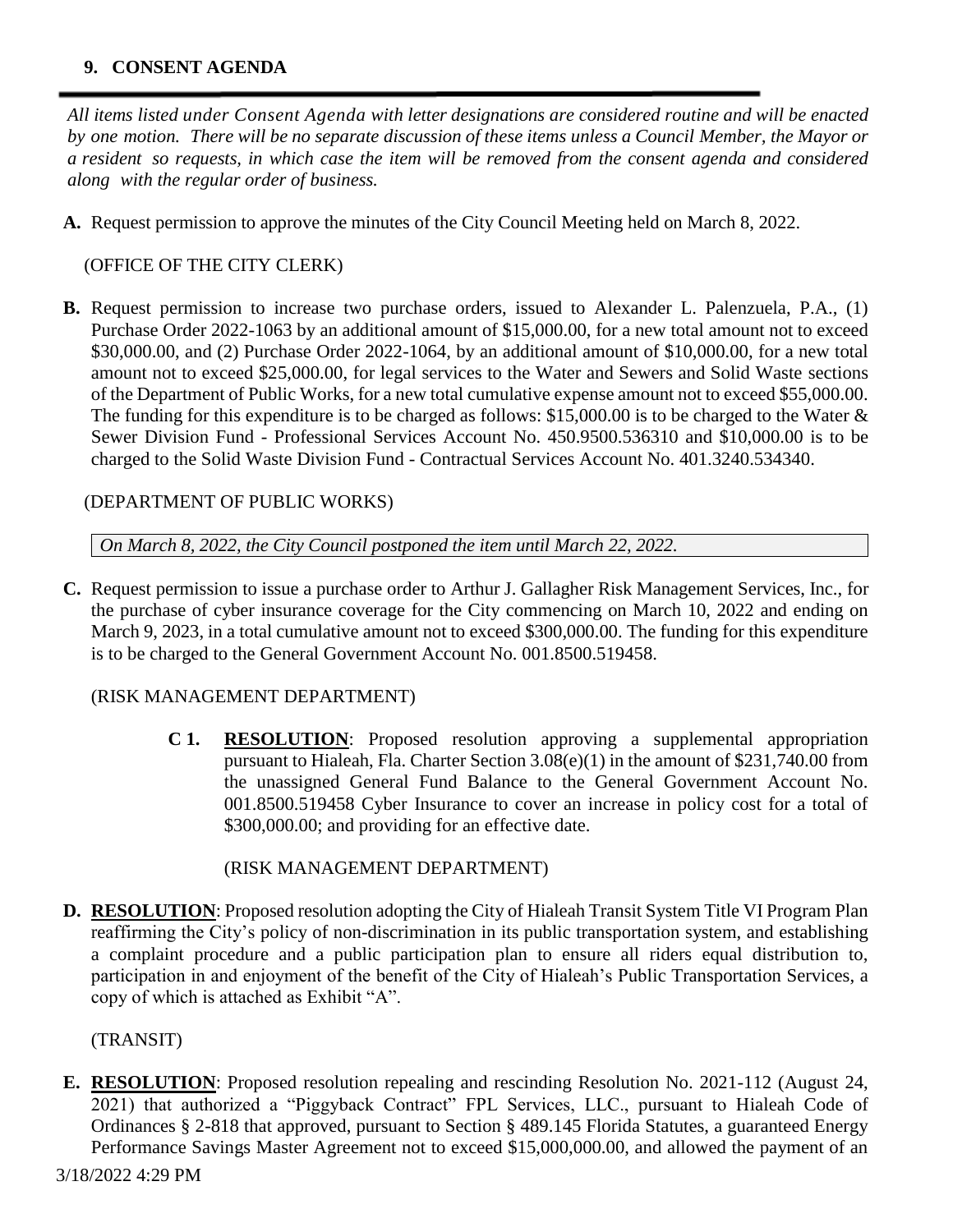investment grade audit at a price of \$242,369.00 to determine the scope of the energy conservation improvements and approved related schedules; and providing for an effective date.

(ADMINISTRATION)

**F. RESOLUTION**: Proposed resolution designating "El Flan" as the official dessert of the City of Hialeah and providing for an effective date.

(ADMINISTRATION)

**G. RESOLUTION**: Proposed resolution declaring the month of April "Autism Awareness Month" in the City of Hialeah and adopting the motto: "Autism is not a Disability; it is a Different Ability"; and providing for an effective date.

(ADMINISTRATION)

**H. RESOLUTION**: Proposed resolution ratifying and approving the Memorandum of Understanding between the Hialeah Civil Service Employees Association/AFSCME, Local 161 and the City of Hialeah providing an amendment to the Collective Bargaining Agreement effective through September 30, 2022 pertaining to the salary of I.D. Technician I and I.D. Technician Supervisor.

(HUMAN RESOURCES DEPARTMENT)

**I.** Request permission to reject Hialeah Invitation to Bid No. 2021-22-3130-00-007 – *Library-HPL LAN/WiFi LAN Equipment Upgrade*, in that the Library Administrator finds that it is not in the City's best interest to accept the sole bid received.

(LIBRARY)

**J.** Proposed resolution authorizing the application for, and the acceptance of, a grant from the Federal Universal Service Fund (E-Rate) for schools and libraries, for State fiscal year 2022-2023, for discounts on internet services whereby the grant provides for an 80% discount to the City of Hialeah for internet services or \$37,200.00 against the annual contract sum of \$46,500.00 payable to Comcast Business Communications, LLC, for internet services; authorizing the expenditure of \$9,300.00 or 20% of the annual cost for internet services; and further authorizing the Mayor and the City Clerk, as attesting witness, on behalf of the City, to enter into an Internet Provider Agreement, attached in substantial form as Exhibit "A", with Comcast Business Communications, LLC, in an amount not to exceed \$46,500.00 annually for a period of three years with an option to renew for a period of two years.

(LIBRARY)

**K.** Request permission to reject Hialeah Bid No. 2021/22-3230-00-004 – *JFK Library Re-Roofing -* because all of the bids received by the City exceeded the City's estimated cost of the project by a substantial amount, and further request permission for the Construction and Maintenance Department to reissue the competitive solicitation.

### (CONSTRUCTION AND MAINTENANCE DEPARTMENT)

**L.** Request permission to increase Purchase Order No. 2022-1085, issued to Florida Lemark Corporation, for the Milander Center exterior rooftop terrace and stairs waterproofing, by an additional amount of \$8,699.71, to cover the cost of the additional required repairs in that upon inspecting the existing substrate, the material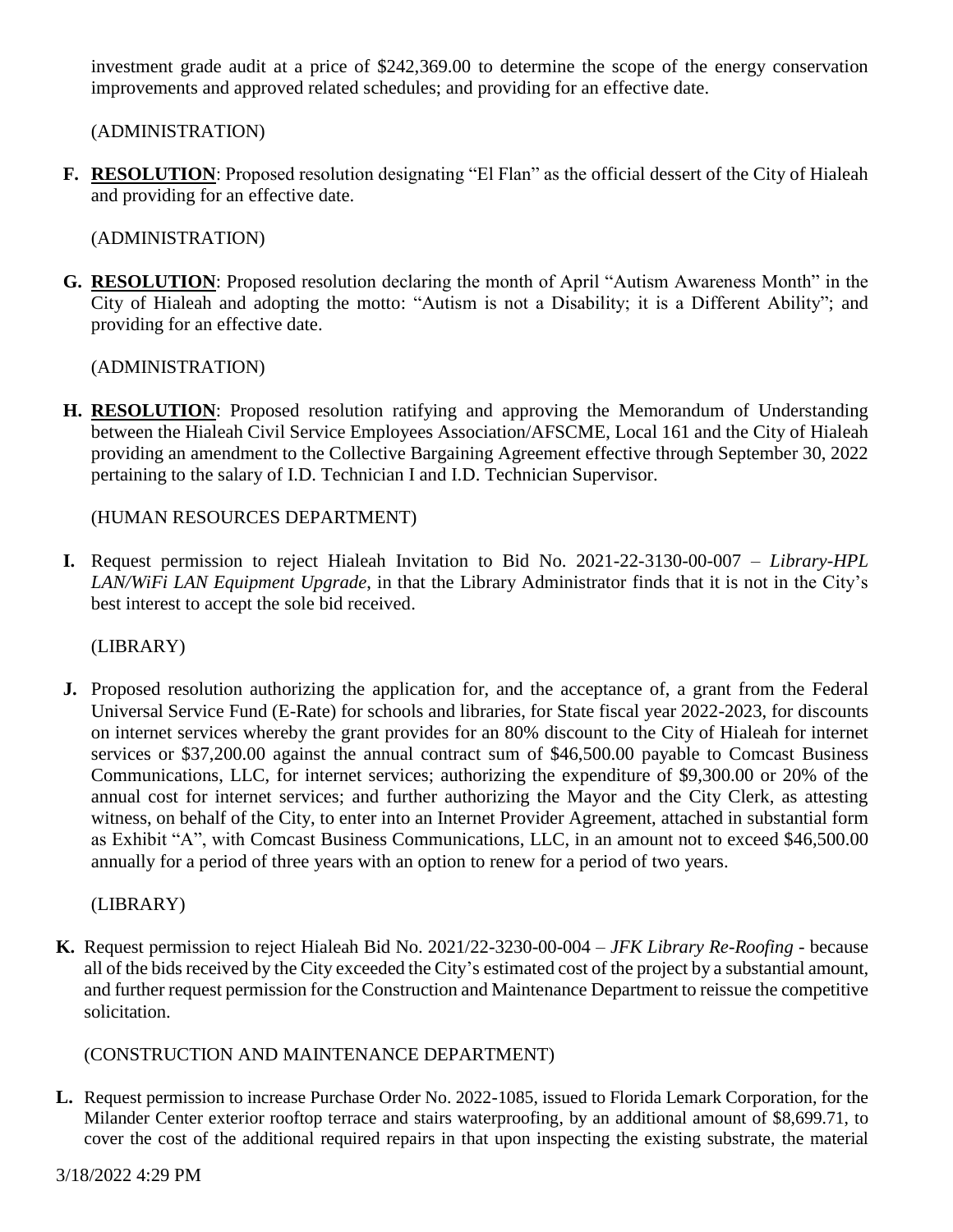manufacturer advised the City that the substrate required additional work in order to be sound enough to endorse the application of the waterproofing system, as well as to provide the required warranty period, for a new total cumulative expense amount not to exceed \$124,301.90. On November 23, 2021, the City Council awarded Hialeah Invitation to Bid No. 2020/21-3230-00-028 – *Milander Center Exterior Rooftop Terrace & Stairs - Waterproofing,* to Florida Lemark Corporation, lowest responsive and responsible bidder. The funding for this expenditure is to be charged to the General Fund - Capital Outlay - Building Account No. 001.3140.574620.

(CONSTRUCTION AND MAINTENANCE DEPARTMENT)

**M.** Proposed resolution repealing and rescinding Resolution No. 2022-038 (March 8, 2022) re-appointing **Alberto Bade** to the Cultural Affairs Council of the City of Hialeah for a (2)-year term ending on March 8, 2024.

(OFFICE OF THE CITY CLERK)

**N.** Proposed resolution repealing and rescinding Resolution No. 2022-039 (March 8, 2022) re-appointing **Elizabeth Garcia** to the Cultural Affairs Council of the City of Hialeah for a (2)-year term ending on March 8, 2024.

(OFFICE OF THE CITY CLERK)

# **10. ADMINISTRATIVE ITEMS**

**10 A. ORDINANCE**: Second reading and public hearing of proposed ordinance approving a Wireless Site Lease Agreement between the City of Hialeah, Florida and T-Mobile South, LLC for O'Quinn Park, 6051 West 2<sup>nd</sup> Avenue, Hialeah, Florida, and further authorizing the Mayor and the City Clerk, as attesting witness, on behalf of the City, to enter into the Wireless Site Lease Agreement with T-Mobile South, LLC, with a term commencing on May 1, 2022, for an initial term of five years ending on May 30, 2027, a copy of which is attached hereto and made a part hereof as Exhibit "1" with annual rent commencing at \$68,000.00, including reimbursement of attorneys' fees; repealing all ordinances or parts of ordinances in conflict herewith; providing penalties for violation hereof; providing for a severability clause; and providing for an effective date.

### (ADMINISTRATION)

*The item was approved on first reading by the City Council on March 8, 2022. Second reading and public hearing was scheduled for March 22, 2022.* 

**10 B. ORDINANCE:** Second reading and public hearing of proposed ordinance providing for a Special Primary Election to be held in the City of Hialeah on Tuesday, November 8, 2022, the same date as the General Election for Miami-Dade County, to fill a vacancy for City Councilmember Group Seat IV providing for a Special General Election (Run-Off Election) to be held on Tuesday, December 6, 2022, if necessary; providing for the Miami-Dade County Elections Department to conduct these elections and other matters relating thereto; and providing for early voting times and dates for the City of Hialeah Special Primary Election and no early voting for the Special General Election, should a Special General Election be held; repealing all ordinances or parts of ordinances in conflict herewith; providing for a severability clause; and providing for an effective date.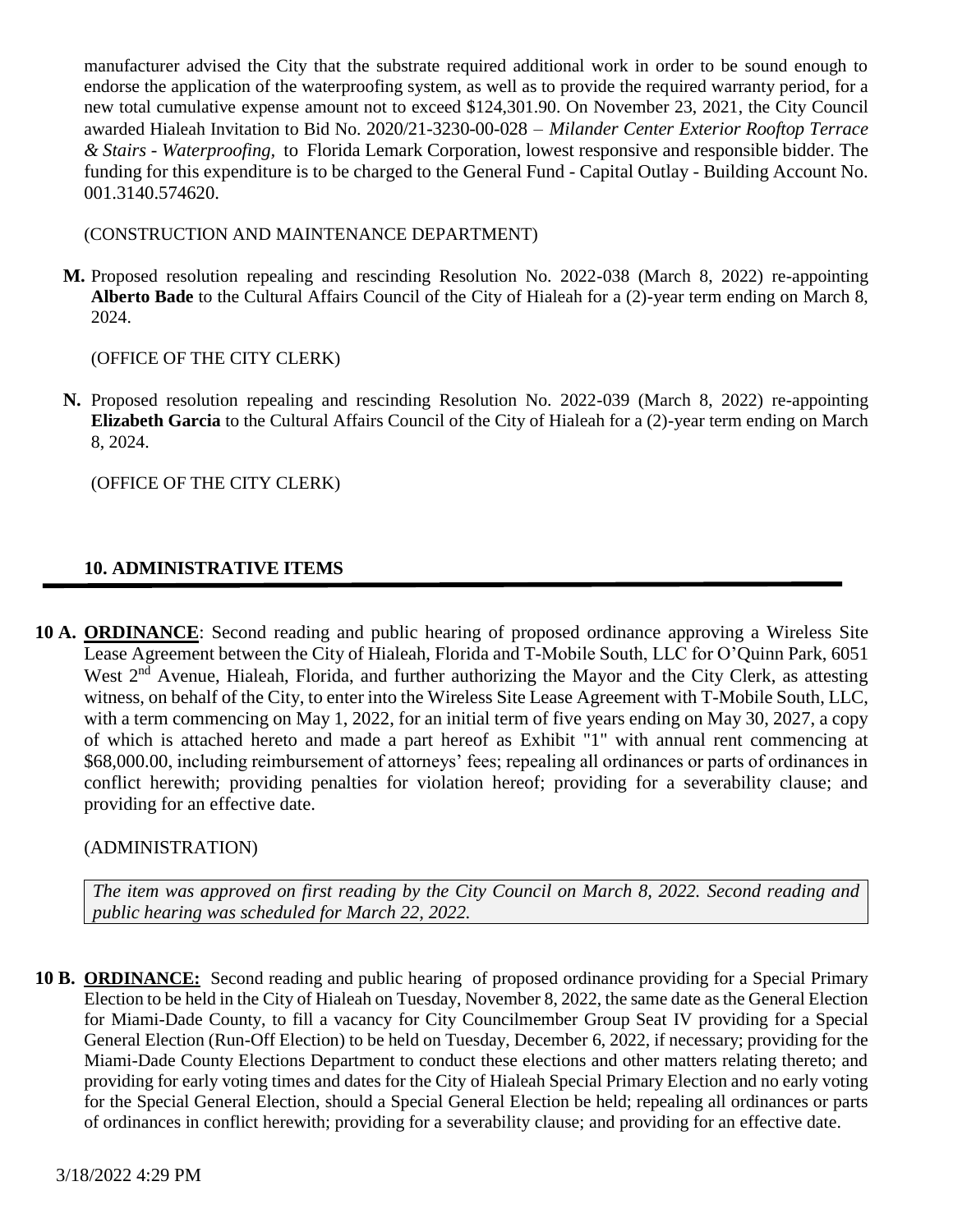*The item was approved on first reading by the City Council on March 8, 2022. Second reading and public hearing was scheduled for March 22, 2022.* 

**10 C.** First reading of proposed ordinance amending Section 98-1630.8 entitled "Limited Expansion of NBD Overlay District Regulations subject to Special Use Permit" of the Code of Ordinances of the City of Hialeah in Chapter 98, "Zoning", Article V. entitled "Zoning District Regulations", Division 33, NBD Neighborhood Business District; to prohibit expansion of the NBD Overlay District Regulations in Hialeah Heights geographic area within the BDH Business Development District, and the MH Industrial District; repealing all ordinances or parts of ordinances in conflict herewith; providing penalties for violation hereof; providing for inclusion in the code; providing for severability; and providing for an effective date.

(ZONING)

### **ITEM IS WITHDRAWN BY THE ADMINISTRATION**

*The Planning and Zoning Board recommended approval of the item on February 16, 2022.*

**10 D. ORDINANCE:** First reading of proposed ordinance accepting the dedication of land improved with a pump station of approximately 2,925 square feet, as depicted in the Surveyor's Sketch attached as Exhibit "A"; subject to and approving the terms of the Quit-Claim Deed attached as Attachment "1", from Two Lakes Lennar, LLC, a Delaware Limited Liability Company; repealing all ordinances or parts of ordinances in conflict herewith; providing for a severability clause; and providing for an effective date.

(ADMINISTRATION)

**10 E. ORDINANCE:** First reading of proposed ordinance accepting the dedication to enable construction of a roadway of approximately 11,548 square feet of land more or less abutting West 38 Avenue (NW 99 Avenue) to City of Hialeah for right-of-way purposes from WGC 97<sup>th</sup> Property, LLC, a Delaware Limited Liability Company pursuant to the Right-of-Way Deed attached hereto and made a part hereof as Exhibit "A"; repealing all ordinances or parts of ordinances in conflict herewith; providing for a severability clause; and providing for an effective date.

#### (ADMINISTRATION)

**10 F. RESOLUTION:** Proposed resolution authorizing the Mayor or his designee Roman O. Garcia, Jr., to submit grant applications on behalf of the City of Hialeah, Florida, subject to ratification by City Council, upon grant approval; and providing for an effective date.

(ADMINISTRATION)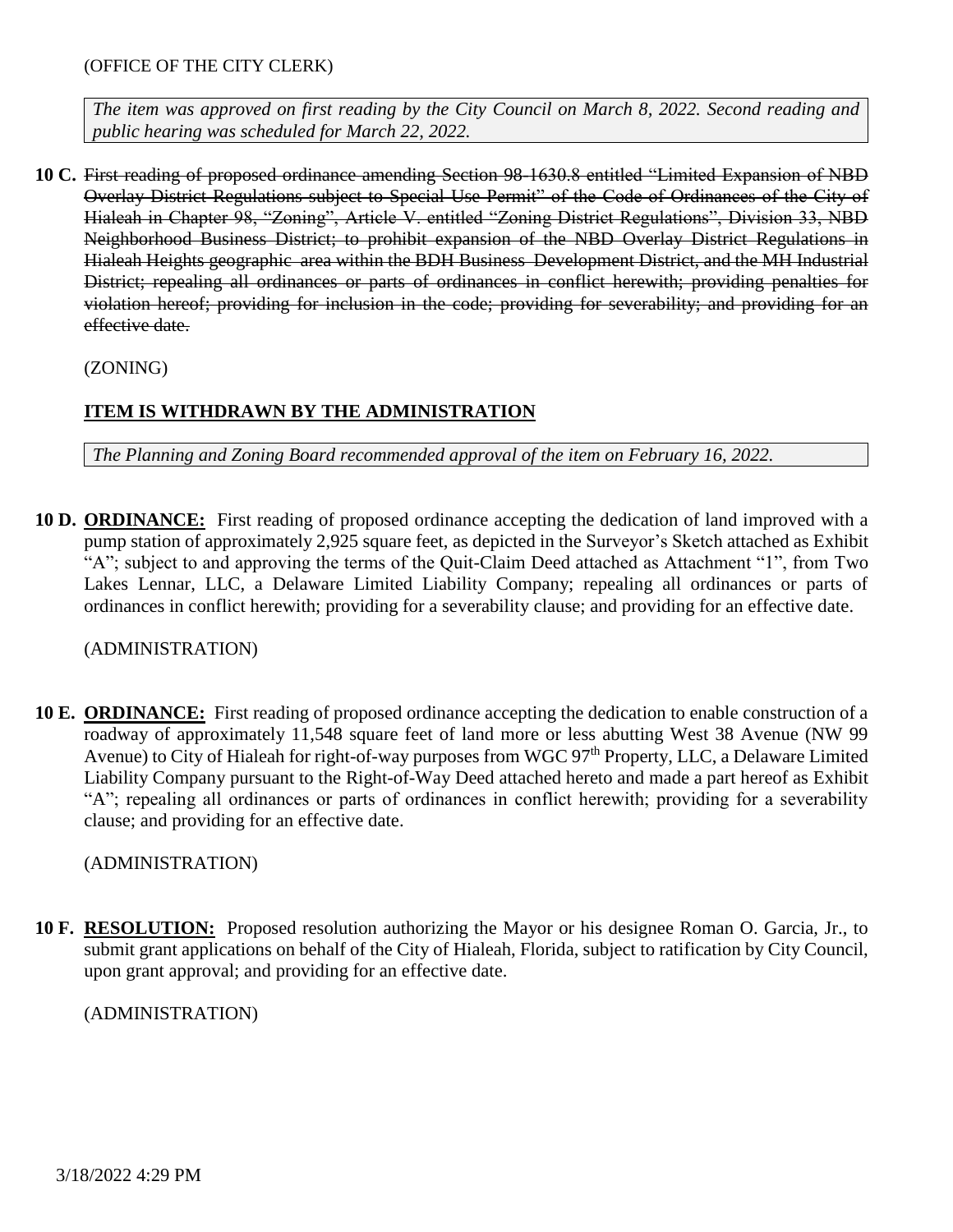**11 A.** Request permission to approve the appointment of **Elsa Jaramillo Velez, Human Resources Director**, to the City of Hialeah Insurance Committee.

(RISK MANAGEMENT)

**11 B**. Proposed resolution appointing **Willians Guerra** as a member of Defined Contribution Plan Committee, as the Mayor's appointment.

(MAYOR BOVO)

**11 C. Proposed** resolution appointing **Janet Del Corro** to the Cultural Affairs Council of the City of Hialeah for a (2)-year term ending on March 22, 2024.

(CITY COUNCIL) (NOMINATED BY COUNCIL VICE PRESIDENT PEREZ)

### **12. UNFINISHED BUSINESS**

#### **13. NEW BUSINESS**

### **14. ZONING**

# **PLANNING AND ZONING**

**PZ 1. ORDINANCE**: Second reading and public hearing of proposed ordinance granting a Conditional Use Permit (CUP) pursuant to Hialeah Code of Ordinances § 98-181 to allow an elementary school including kindergarten, first grade and second grade within a 950 square foot bay, with a maximum of 25 students and 3 teachers, in conjunction with the existing daycare accommodating 28 children and 4 teachers within a contiguous 1,900 square foot bay. **Property located at 6815-6895 West 4 Avenue, Bays 6879, 6873 and 6887, Hialeah, zoned C-2 (Liberal Retail Commercial District).** Repealing all ordinances or parts of ordinances in conflict herewith; providing penalties for violation hereof; providing for a severability clause; and providing for an effective date.

*On March 8, 2022, the item was postponed until March 22, 2022, per the applicant's request.* 

*On February 22, 2022, the item was postponed until March 8, 2022, per the applicant's request.*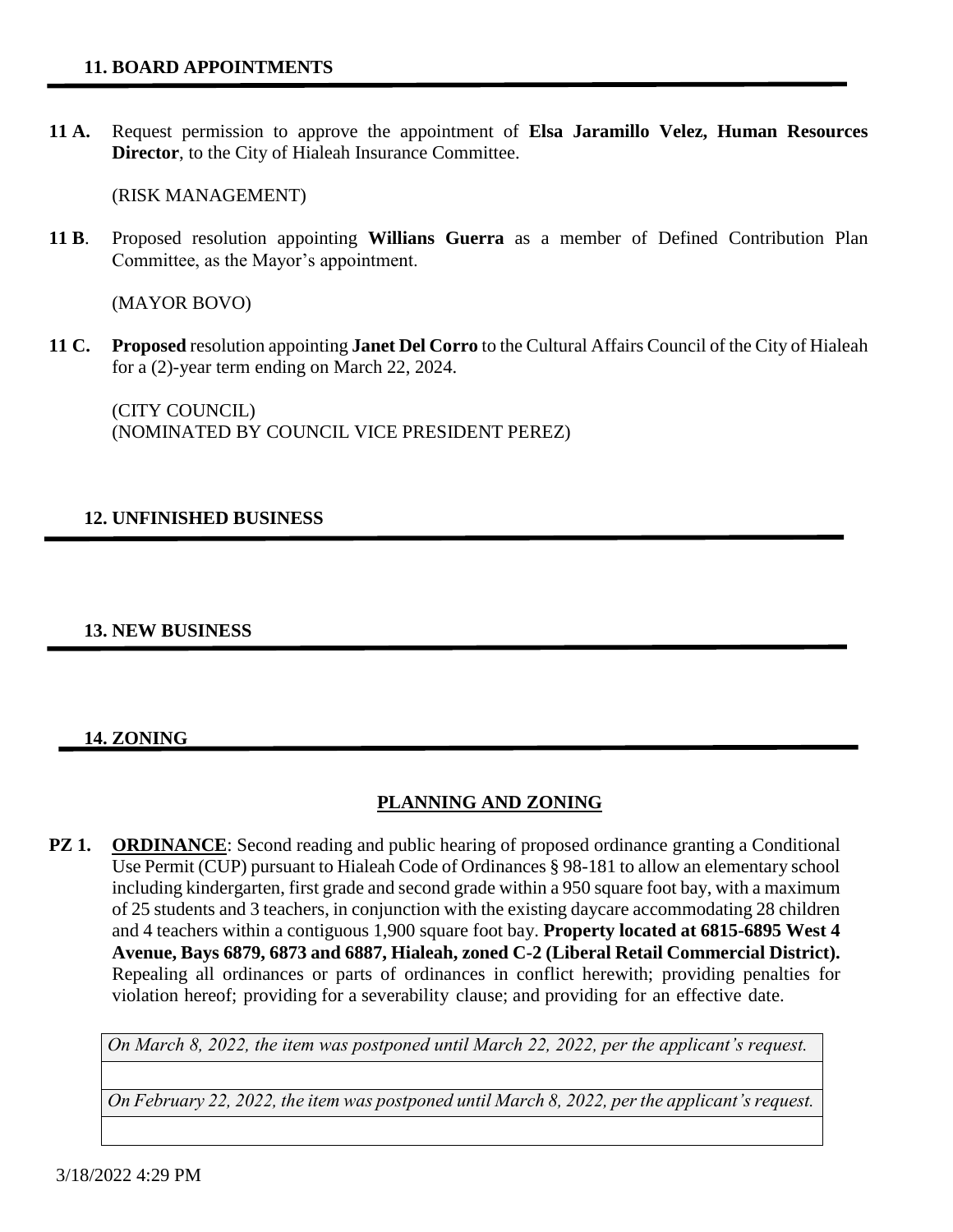*On January 25, 2022, the item was postponed until February 8, 2022, per the applicant's request.*

*On January 11, 2022 the item was postponed until January 25, 2022 per the applicants request.*

*On December 14, 2021, the City Council approved the item on first reading. Second reading and public hearing was scheduled for January 11, 2022.*

*On December 8, 2021, the Planning and Zoning Board recommended approval of the item.*

*Planner's Recommendation: Approval.*

*Property Owners: (1) Tevere Apartments LLC (2) Victor J. Barone TRS, 2014 Barone Family Trust (3) Vivian Barone TRS (4) Pasqueale Digiorgio, 1471 Agua Avenue, Coral Gables, Florida 33156*

**PZ 2. ORDINANCE**: Second reading and public hearing of proposed ordinance granting a Conditional Use Permit (CUP) pursuant to Hialeah Code of Ordinances § 98-181 to allow a 96-student K-5 grade school in conjunction with an existing 78-student daycare with a total of 9 staff members; and allow 126 parking spaces, where 186 parking spaces are required; contra to Hialeah Code of Ordinances § 98-2189(9). **Property located at 5916 West 16 Avenue, Hialeah, zoned C-2 (Liberal Retail Commercial District).** Repealing all ordinances or parts of ordinances in conflict herewith; providing penalties for violation hereof; providing for a severability clause; and providing for an effective date.

*On March 8, 2022, the item was postponed until March 22, 2022, per the applicant's request.* 

*On February 22, 2022, the item was postponed until March 8, 2022, per the applicant's request.*

*On February 8, 2022, the item was postponed until February 22, 2022.* 

*On January 25, 2022, the City Council approved the item on first reading. Second reading and public hearing was scheduled for February 8, 2022.*

*Registered Lobbyist: Ceasar Mestre, Esq., 8105 NW 155 Street, Miami Lakes, Florida 33016 on behalf of New Aladdin Learning Center Inc.* 

*On January 12, 2022, the Planning and Zoning Board recommended approval of the item.*

*Planner's Recommendation: Approval.*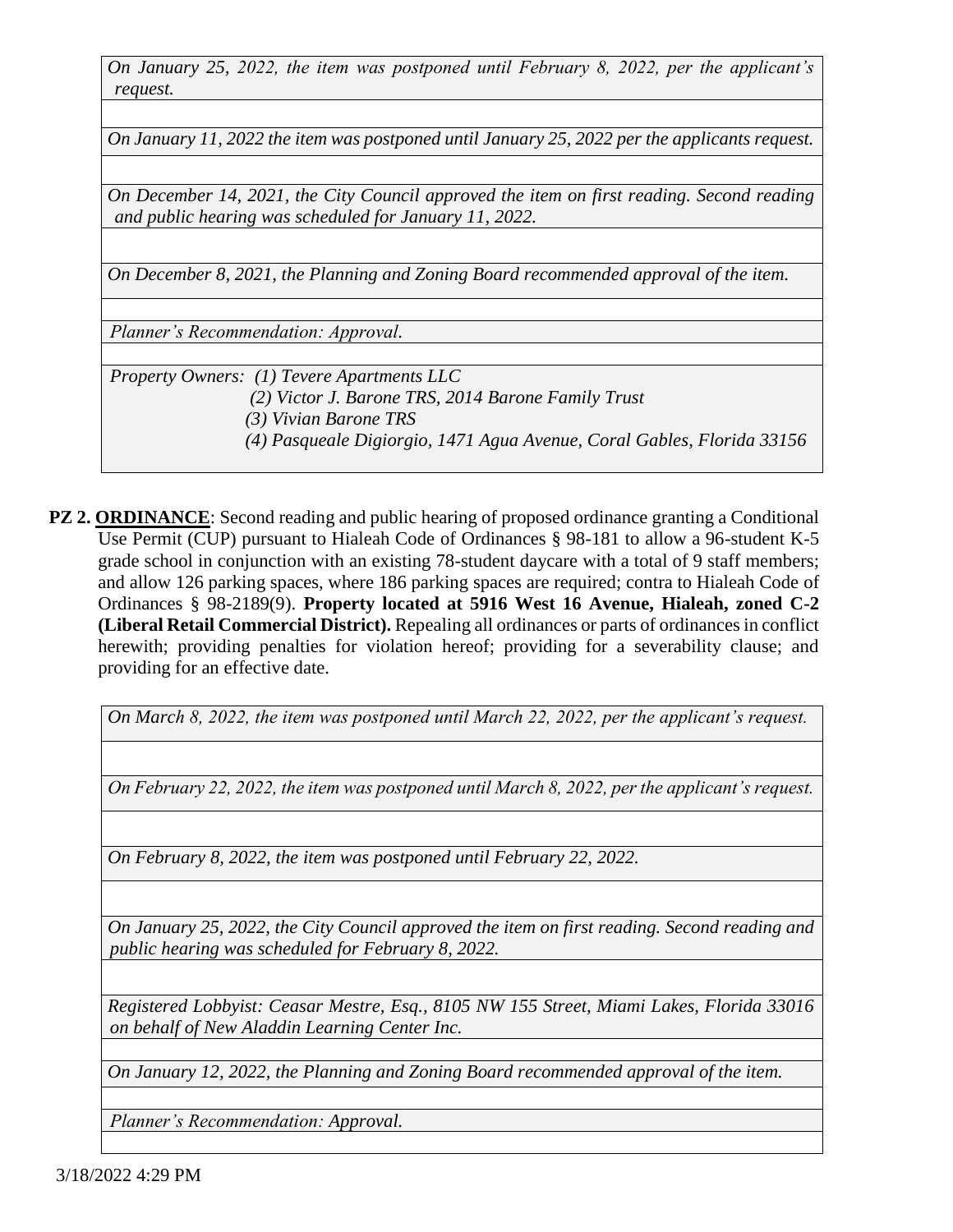*Property Owner: Malecon Plaza Inc., Nilo Ventura Sr. and Hector Ventura, 2087 West 76 Street, Hialeah, Florida 33016.*

**PZ 3. ORDINANCE:** Second reading and public hearing of proposed ordinance rezoning property from C-2 (Liberal Retail Commercial District) to R-3-3 (Multiple-Family District); granting a Conditional Use Permit (CUP) pursuant to Hialeah Code of Ordinances § 98-181 to allow a 4-unit and meeting room seminary; and allow 7 parking spaces, where 41 parking spaces are required, contra to Hialeah Code of Ordinances § 98-2189(9); **Property located at 1020 West 29 Street, Hialeah, zoned C-2 (Liberal Retail Commercial District)**. Repealing all ordinances or parts of ordinances in conflict herewith; providing penalties for violation hereof; providing for a severability clause; and providing for an effective date.

*On March 8, 2022, the City Council approved the item on first reading. Second reading and public hearing was scheduled for March 22, 2022.*

*Registered Lobbyist: Suzanne A. Dockerty, Esq., 110 Merrick Way #3B, Coral Gables, Florida 33134, on behalf of, Rev. Thomas G. Wenski, Archbishop of the Archdiocese of Miami and Saint Cecilia Catholic Church.*

*On February 16, 2022, the Planning and Zoning Board recommended approval of the item.*

*Planner's Recommendation: Approval.*

**PZ 4. ORDINANCE**: Second reading and public hearing of proposed ordinance granting a variance permit to allow 13 parking spaces, where 26 parking spaces are required; contra to Hialeah Code of Ordinances § 98-2189(15). **Property located at 621 West 20 Street, Hialeah, zoned M-1 (Industrial District**). Repealing all ordinances or parts of ordinances in conflict herewith; providing penalties for violation hereof; providing for a severability clause; and providing for an effective date.

*On March 8, 2022, the City Council approved the item on first reading. Second reading and public hearing was scheduled for March 22, 2022.*

*On February 16, 2022, the Planning and Zoning Board recommended approval of the item with the condition that the employee count does not exceed twelve (12) employees.*

*Planner's Recommendation: Approval with conditions*

*Property Owner: Marada Real Estate Holdings LLC - Maribel Fernandez, 621 West 20th Street, Hialeah, Florida 33010.*

**PZ 5. ORDINANCE**: Second reading and public hearing of proposed ordinance granting a Special Use Permit (SUP) pursuant to Hialeah Code of Ordinances § 98-161 to allow the expansion of the Neighborhood Business District Overlay pursuant to Hialeah Code of Ordinances 98-1630.8; and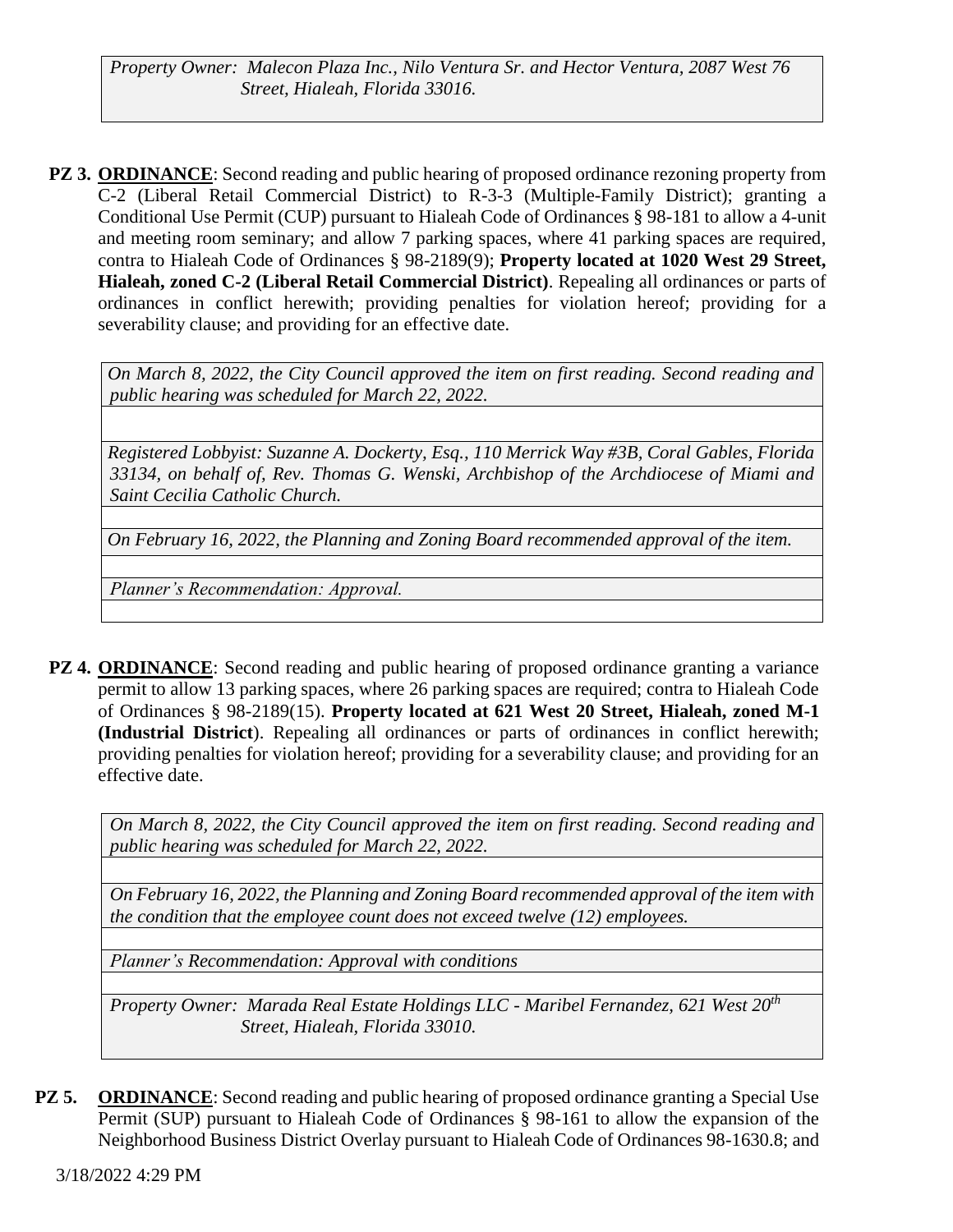allow a Variance Permit to allow only residential uses, where a mixed use is required; allow residential use on the ground floor, where residential use is allowed above ground floor level; allow all residential units with area ranging from 622 square feet to 832 square feet, where 850 square feet is the minimum required and only 10% of the units may have an area of 600 square feet; allow rear setback of 10 feet, where 15 feet are required; allow 171 parking spaces, where 270 parking spaces are required; allow 14.3% pervious area, where 30% is the minimum required; all contra to Hialeah Code of Ordinances §§ 98-1630.1, 98-1630.2, 98-1630.3(e)(1), 98- 1630.3(e)(2), 98-2189(16)a. and 98-2056(b)(1). **Property located at 1451 West 29 Street, Hialeah, zoned R-3-3 (Multiple-Family District).** Repealing all ordinances or parts of ordinances in conflict herewith; providing penalties for violation hereof; providing for a severability clause; and providing for an effective date.

*On March 8, 2022, the City Council approved the item on first reading. Second reading and public hearing was scheduled for March 22, 2022.*

*Registered Lobbyist: Javier L. Vazquez, Esq., 1450 Brickell Avenue, Suite 1900, Miami, Florida 33131, on behalf of 1451 W. 29th ST, LLC.* 

*On February 16, 2022, the Planning and Zoning Board recommended approval of the item.*

*Planner's Recommendation: Approval*

*Property Owner: Caparros 2011 Children's Trust BRP1451, LLC Arch III, LLC Rodriguez Family Capital Holdings, LLC 16400 NW 59 Avenue, Miami Lakes, FL 33014*

### **15. LAND USE**

**LU 1. ORDINANCE**: Second reading and public hearing of proposed ordinance amending the Future Land Use Map from Industrial and Office District to Industrial District. **Property located at 16300 NW 97 Avenue, Hialeah, Florida, zoned BDH (Business Development District)**. Repealing all ordinances or parts of ordinances in conflict herewith; providing penalties for violation hereof; providing for a severability clause; and providing for an effective date.

*On March 8, 2022, the City Council approved the item on first reading. Second reading and public hearing was scheduled for March 22, 2022.*

*Registered Lobbyist: Brian S. Adler and Andres T. Rivero, Bilzin Sumberg, 1450 Brickell Avenue, Miami, Florida 33131, on behalf of WGC 97th Property, LLC.*

*On February 16, 2022, the Planning and Zoning Board recommended approval of the item.*

*Planner's Recommendation: Approval.*